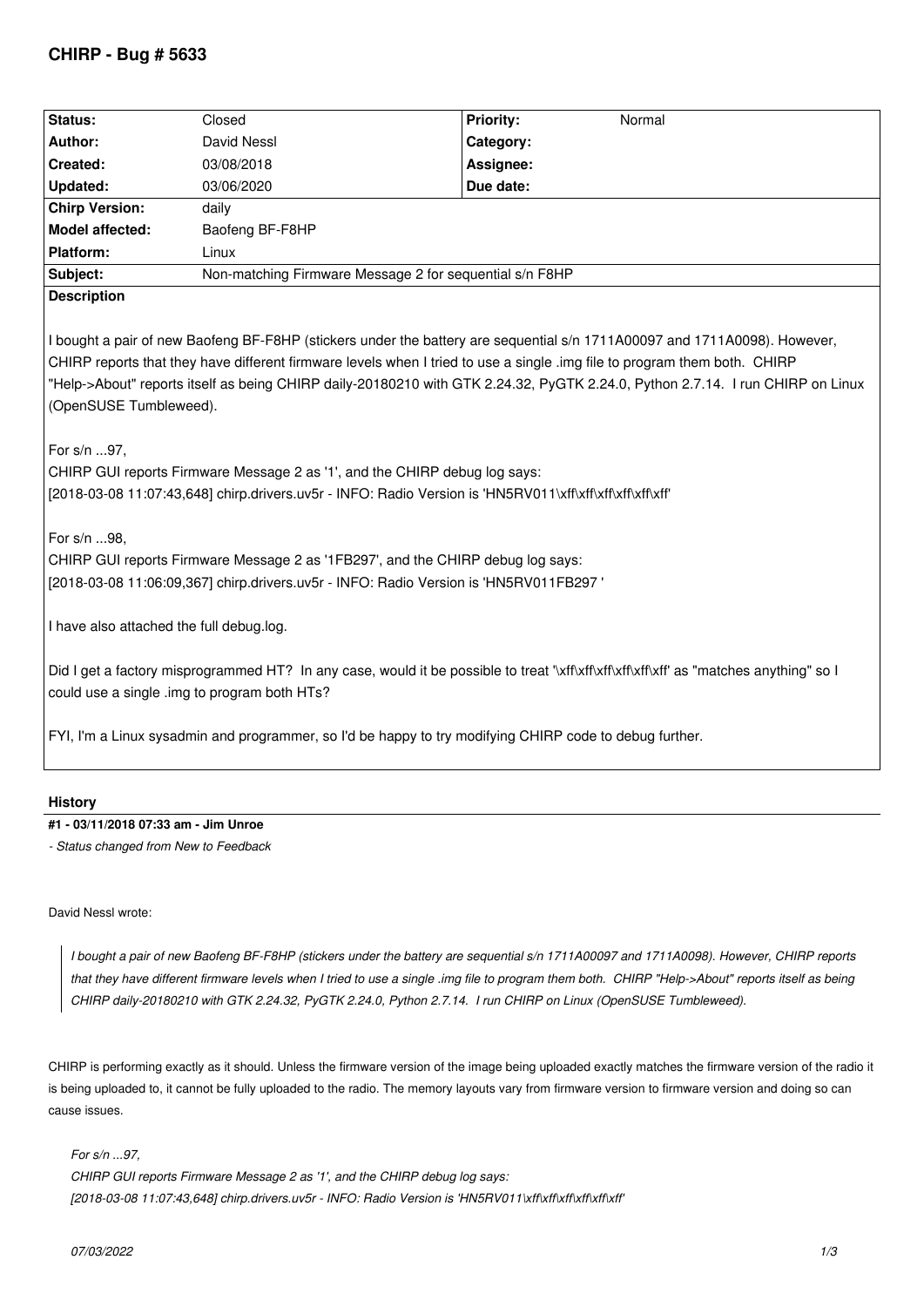*For s/n ...98, CHIRP GUI reports Firmware Message 2 as '1FB297', and the CHIRP debug log says: [2018-03-08 11:06:09,367] chirp.drivers.uv5r - INFO: Radio Version is 'HN5RV011FB297 '*

*I have also attached the full debug.log.*

*Did I get a factory misprogrammed HT? In any case, would it be possible to treat '\xff\xff\xff\xff\xff\xff' as "matches anything" so I could use a single .img to program both HTs?*

*It is unknown if it is misprogrammed or intentional. What is known is that these are not genuine BF-F8HP radios from BaofengTech (the radio dealer in the USA). Do your radios even have 3 power levels (menu 2 [TXP]) or just 2?*

*FYI, I'm a Linux sysadmin and programmer, so I'd be happy to try modifying CHIRP code to debug further.*

*There is nothing to debug. What CHIRP is doing is intentional. Your radios each report a different firmware version to CHIRP. If you want to use the same image for both, you must get 2 radios that report the same firmware version. This is not a CHIRP issue.*

*The HN5RV011 firmware is a good indicator of problems. It is lucky to even be supported. It took a lot of effort to be able to program radios with this firmware without causing issues to them and other radios.*

*You are welcome to modify the driver to support both of your radios with a single image (it wouldn't be hard to do). Just do it at your own risk (and keep an original image of each radio available).*

*Or you can do what I do. I use the image of one radio (my original UV-5R purchased in 2012) as my "master" image and import it into all of my other CHIRP compatible radios (Baofeng UV-82C & BF-F8HP, BTech UV-5X3, UV-25X2 & UV-25X4, Wouxun KG-UV6D V2, etc) to keep the channel assignments the same.*

*Jim KC9HI*

### **#2 - 03/11/2018 08:32 am - David Nessl**

*Thanks for the info. These do have 3 power levels, and they seem to work and look in all other respects as described in the BaofengTech F8HP manual (PDF). And you are right, these are not from the USA dealer BaofengTech -- I ordered them from China (a dealer on AliExpress) at a substantial savings, so I get what I get. Still, seemed to have been worth it.*

#### **#3 - 03/20/2018 09:15 pm - Mark Sedutto**

*I had a similar issue with two UV-5XP's. Bought through Amazon I wasn't aware of any bogus issues. Anyway, same firmware prefixes. One programmed fine, the other gave an error. Here's my notes to get it to program.* 

*The problematic firmware ID had no second (unique) word. When copied to the .img file becomes corrupted when any changes are made to the Settings>Other menu params. This prevents the .img being written back to the HT. Obviously, missing the second word of the firmware ID was key...*

### *Fix:*

*Download HT .img.* 

*Open file with HEX editor and note (good) firmware number near end of .img file as agreeing (generally) with what is shown on Settings>Other page. Remember this exactly. It's two "words", the second of mine being "31 padded out with FF's". This became "31 20 20 20 20 20 FF FF" after editing the "Other" params.*

*Make your changes in CHIRP and save the .img.* 

*Edit the .img for the uncorrupted (original) firmware ID values.*